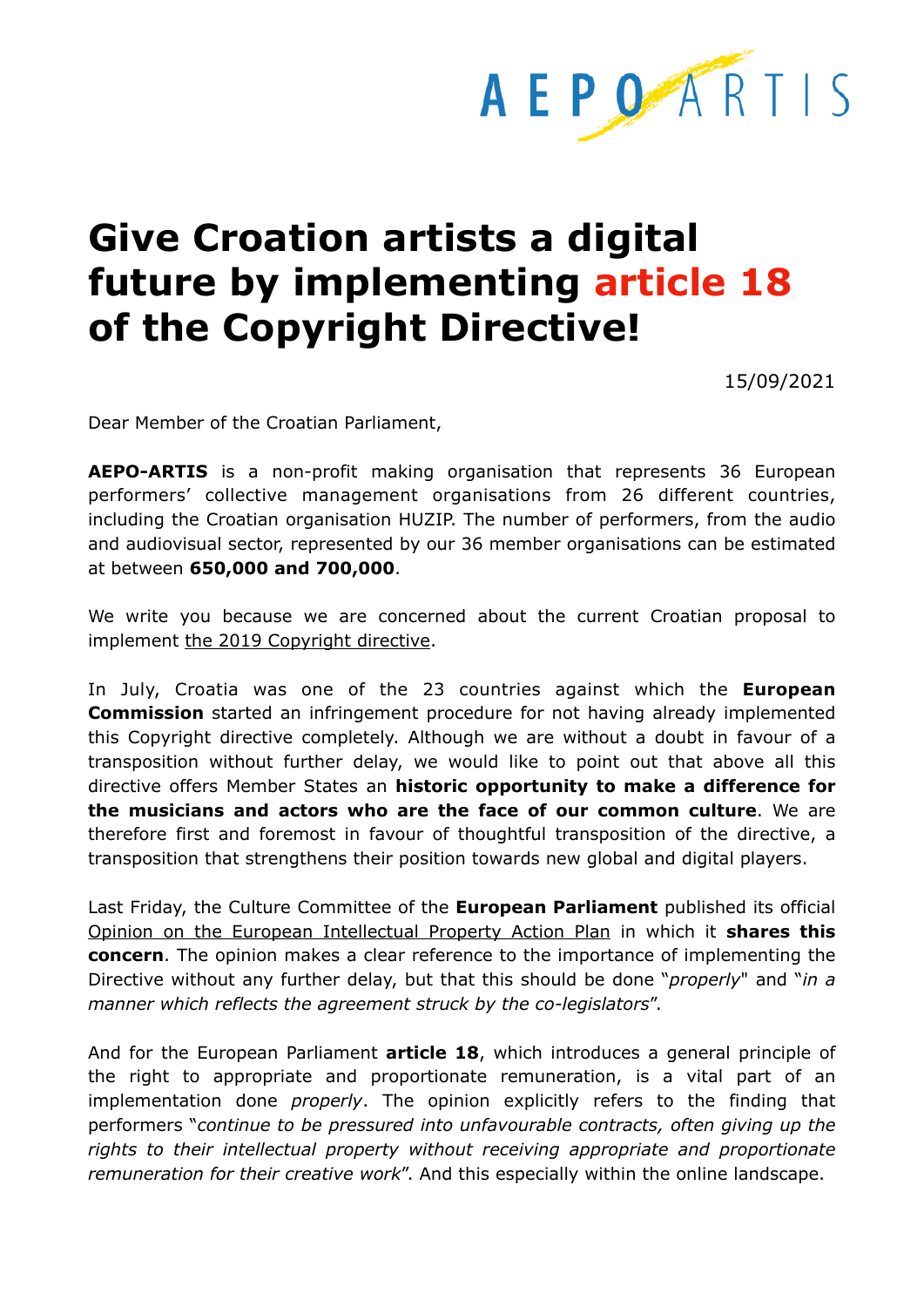For **on-demand and streaming platforms** of music and film**,** 2020 has been a fantastic year. And 2021 will be the next. One does not hear their shareholders complain. However, their suppliers do! For **musicians** and **actors**, the digital environment of on-demand and streaming is still the place where they are least protected. And they notice that in their income.

This is in stark contrast to their presence on these platforms. The cultural sector is one of the hardest hit sectors worldwide. While our actors' and musicians' beloved stages were closed, their music and films were consulted online en masse. If we come through this crisis with a sound mind, it will in large part due to their (virtual) support.

The AEPO-ARTIS members collect and distribute remunerations for the use of the performances of our actors and musicians. However, **in the digital environment our options are limited**. Throughout Europe, and also in Croatia, performers are faced with the buyout of their rights on the basis of contracts that give them little in return. Digital exploitation rights can be bought out more easily than their physical counterpart. Technology seems to be bringing us closer to our idols, but this is just a digital appearance.

We applaud the fact the **current Croatian proposal** takes an initiative that aims at creating a healthier digital environment for Croatian and other European performers and that you are giving collective management organisations a central role to play. These organisations are a natural partner to the many artists they represent as they not only operate on a non-profit basis, but - and most importantly - are founded and owned by those same artists.

Allegations that this proposal would put the sustainability of the music and audiovisual industry at risk, hamper innovation, prevent future investments or even be a violation of the EU Copyright directive are false and unfounded. What all studies conducted in recent years on the streaming business have in common is that the **current system is not working** and that the biggest victims are the individual artists. And the solutions proposed all come down to the same thing: **a remuneration right for online exploitations**.

A recent **[WIPO-study on music streaming](https://www.wipo.int/edocs/mdocs/copyright/en/sccr_41/sccr_41_3.pdf)** highlighted that: "*It seems that the policy goals and principles of equitable remuneration are best fulfilled by a streaming remuneration [that] is not waivable by the performer and it is collected and distributed by performers' CMOs*."

Even in the **United Kingdom**, that is no longer obliged to implement the Copyright directive, the Parliament has conducted [an in-depth study into the business behind](https://committees.parliament.uk/publications/6739/documents/72525/default/)  [streaming](https://committees.parliament.uk/publications/6739/documents/72525/default/) in which it recommends "*that the Government legislate so that performers enjoy the right to equitable remuneration for streaming income*" and points out that "*the right to equitable remuneration is a simple yet effective solution to the problems caused by poor remuneration from music streaming*."